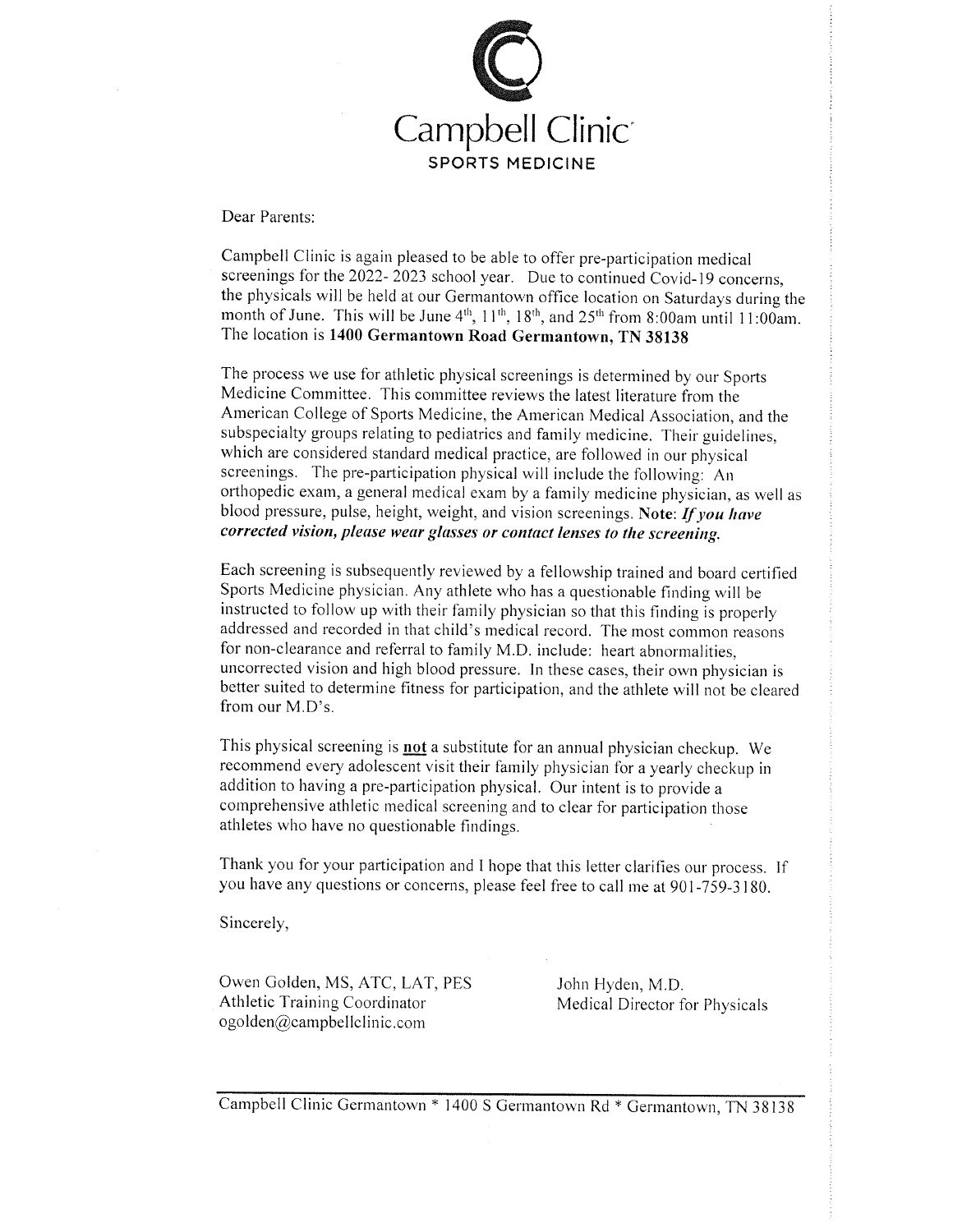# TMA/TSSAA PREPARTICIPATION MEDICAL EVALUATION FORM

| <b>Personal History</b>                                                                                                                                   |         |                              |            |
|-----------------------------------------------------------------------------------------------------------------------------------------------------------|---------|------------------------------|------------|
| Name                                                                                                                                                      | Sex     | Age                          | <b>DOB</b> |
| Grade for $22 - 23$                                                                                                                                       |         |                              |            |
| Bartlett High School                                                                                                                                      |         | Sports)                      |            |
|                                                                                                                                                           |         | School                       |            |
|                                                                                                                                                           |         |                              |            |
| Personal Physician                                                                                                                                        |         | Address                      | Telephone  |
| Have you every had a preparticipation physical before? __ Yes __ No If yes, when/where ____                                                               |         |                              |            |
|                                                                                                                                                           |         |                              |            |
| Please explain "Yes" answers below.                                                                                                                       |         |                              |            |
| 1.<br>Have you ever been hospitalized?                                                                                                                    |         |                              |            |
| Have you ever had surgery?                                                                                                                                |         |                              |            |
| 2.<br>Are you presently taking any medications or pills?                                                                                                  |         |                              |            |
| З.<br>Do you have allergies (medicine, bees or other stinging insects?<br>4.                                                                              |         |                              |            |
| Have you ever passed out during exercise?                                                                                                                 |         |                              |            |
| Have you ever been dizzy during or after exercise?                                                                                                        |         |                              |            |
| Have you ever had chest pain/discomfort during exercise?                                                                                                  |         |                              |            |
| Have you had excessive, unexpected or unexplained shortness of breath during exercise?                                                                    |         |                              |            |
| Do you tire more quickly than your friends during exercise?                                                                                               |         |                              |            |
| Have you ever had high blood pressure?                                                                                                                    |         |                              |            |
| Have you ever been told that you have a heart murmur?                                                                                                     |         |                              |            |
| Has anyone in your family died of heart problems or a sudden death before the age of 50?                                                                  |         |                              |            |
| Has anyone in your family developed a disability from heart disease before the age of 50?<br>5.<br>Do you have any skin problems (itching, rashes, acne)? |         |                              |            |
| 6.<br>Have you ever had a head injury?                                                                                                                    |         |                              |            |
| Have you ever been knocked unconscious?                                                                                                                   |         |                              |            |
| Have you ever had a seizure?                                                                                                                              |         |                              |            |
| Have you ever had a stinger, burner or pinched nerve?                                                                                                     |         |                              |            |
| 7.<br>Have you ever had heat or muscle cramps?                                                                                                            |         |                              |            |
| Have you ever been dizzy or passed out in the heat?                                                                                                       |         |                              |            |
| 8.<br>Do you have trouble breathing or do you cough during or after activities?                                                                           |         |                              |            |
| 9.<br>Do you use any special equipment (pads, braces, neck role, mouth guard, eye guard)?                                                                 |         |                              |            |
| 10.<br>Have you had any problems with your eyes or vision?                                                                                                |         |                              |            |
| Do you wear glasses or contacts or protective eye wear?                                                                                                   |         |                              |            |
| 11.<br>Have you ever sprained/strained, dislocated, fractured, broken or had repeated swelling of any bones or joints?                                    |         |                              |            |
| Head<br>Shoulder                                                                                                                                          | Thigh   | <b>Neck</b>                  | Elbow      |
| Knee<br>Chest                                                                                                                                             | Forearm | Shin/Calf                    | Foot       |
| <b>Back</b><br><b>Wrist</b>                                                                                                                               | Ankle   | Hip                          | Hand       |
| 12.<br>Have you ever had any other medical problem (infectious mononucleosis, diabetes)?                                                                  |         |                              |            |
| 13.<br>Have you ever had a medical problem since your last evaluation?                                                                                    |         |                              |            |
| 14.<br>Have you lost/gained more than 15 lbs over the last 6 months?                                                                                      |         |                              |            |
| 15.<br>When was your last tetanus shot?                                                                                                                   |         |                              |            |
| When was your last measles shot?                                                                                                                          |         |                              |            |
| 16.<br>When was your first menstrual period?                                                                                                              |         |                              |            |
| When was your last menstrual period?                                                                                                                      |         |                              |            |
| When was the longest time between your periods last year?                                                                                                 |         |                              |            |
| Please explain "yes" answers here:                                                                                                                        |         |                              |            |
|                                                                                                                                                           |         |                              |            |
| I hereby state that, to the best of my knowledge, my answers to the above questions are                                                                   |         |                              |            |
| correct, and with my signature give Campbell Clinic permission to perform pre-participation                                                               |         |                              |            |
| physical on my child.                                                                                                                                     |         |                              |            |
|                                                                                                                                                           |         |                              |            |
| Signature of Athlete                                                                                                                                      |         |                              |            |
|                                                                                                                                                           |         | Signature of Parent/Guardian | Date       |
| Signature of Coach                                                                                                                                        |         |                              |            |
|                                                                                                                                                           |         | School                       |            |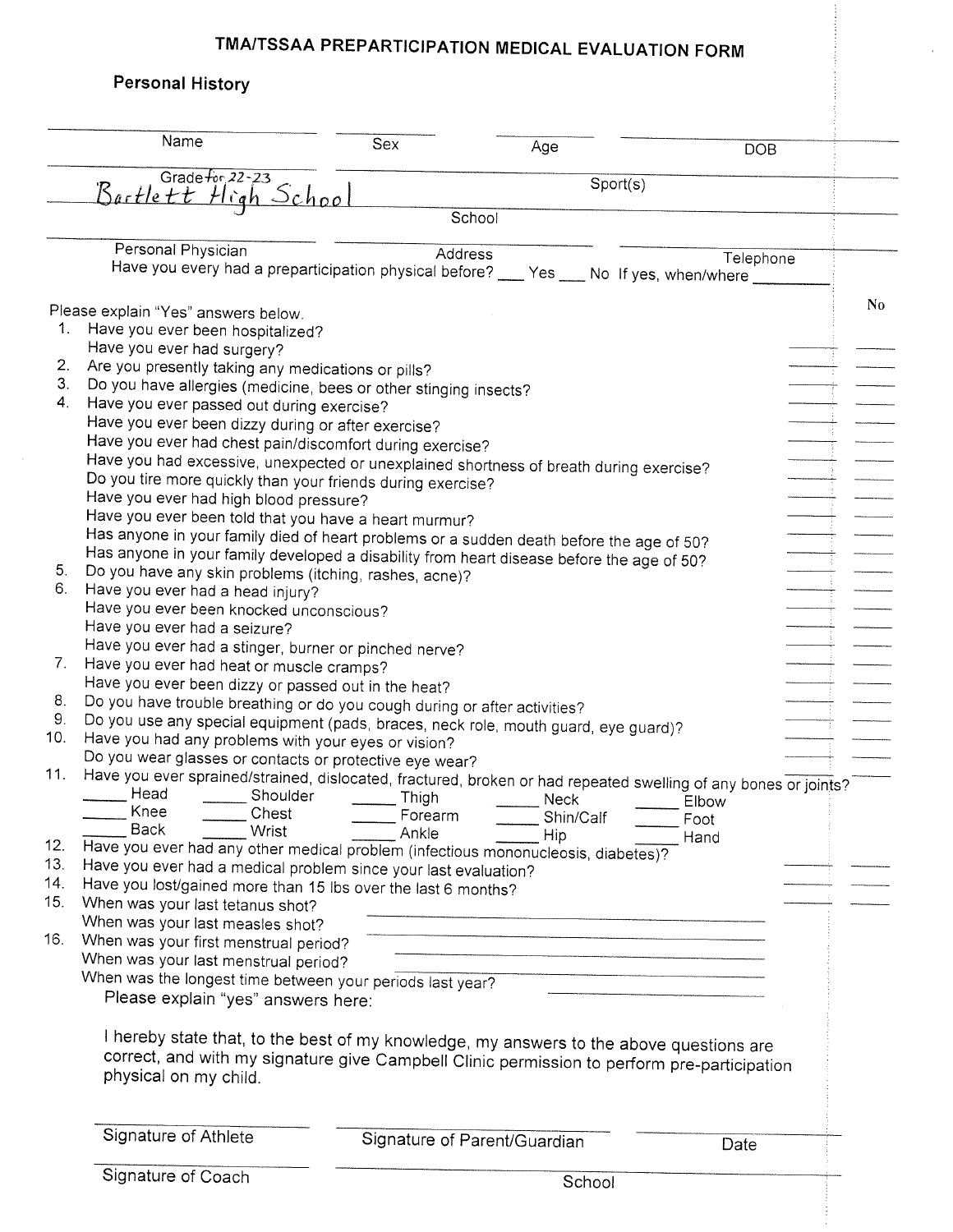#### **EMERGENCY TREATMENT**

To All Parents:

Since the malpractice question has come to the forefront, many hospitals and doctors will not treat a child without parent's consent (unless a matter of life or death). It is requested that you complete the information below so that if your child requires a visit to the hospital while under the supervision of the school or it's representative, this will allow the hospital to treat the injury.

### **EMERGENCY INFORMATION**

#### EMERGENCY CONTACT INFORMATION

| Relationship:        |                                          |                                             |                                                                                                                        |  |
|----------------------|------------------------------------------|---------------------------------------------|------------------------------------------------------------------------------------------------------------------------|--|
|                      |                                          |                                             |                                                                                                                        |  |
|                      |                                          |                                             |                                                                                                                        |  |
|                      |                                          |                                             |                                                                                                                        |  |
|                      | Consent Statement: Authorizing Treatment |                                             |                                                                                                                        |  |
|                      |                                          |                                             |                                                                                                                        |  |
|                      |                                          |                                             |                                                                                                                        |  |
|                      |                                          |                                             |                                                                                                                        |  |
| $\Pi$ .              |                                          | PARENT'S CONSENT FOR ATHLETIC PARTICIPATION |                                                                                                                        |  |
|                      |                                          |                                             |                                                                                                                        |  |
|                      |                                          |                                             | (Name of Student)                                                                                                      |  |
|                      |                                          |                                             | $BarHett High School$ in the sport of                                                                                  |  |
|                      | (Name of School)                         |                                             |                                                                                                                        |  |
|                      |                                          |                                             |                                                                                                                        |  |
|                      |                                          |                                             |                                                                                                                        |  |
| $\mathbf{III}$ .     | TO PARENT/GUARDIAN:                      |                                             |                                                                                                                        |  |
|                      |                                          |                                             | Due to new laws regarding release and disclosure of medical records, including pre-participation physicals, we are     |  |
|                      |                                          |                                             | now required to obtain written authorization from you to release this information to your child's school/coaches. This |  |
|                      |                                          |                                             | information may be used strictly for determining medical clearance to participate for athletic purposes only. Please   |  |
| sign and date below: |                                          |                                             |                                                                                                                        |  |
|                      |                                          |                                             |                                                                                                                        |  |
|                      |                                          | nonorthalgebra A                            |                                                                                                                        |  |

| parentiquargian or                                                              | authorize Campbell Clinic to                 |
|---------------------------------------------------------------------------------|----------------------------------------------|
| release pre-participation physical to $\mathcal{L}_{\alpha}$ r $f$ /e $f$ / $f$ | _ High School and their coaches for athletic |
| participation for the 2022-2023 school year.                                    |                                              |

Signature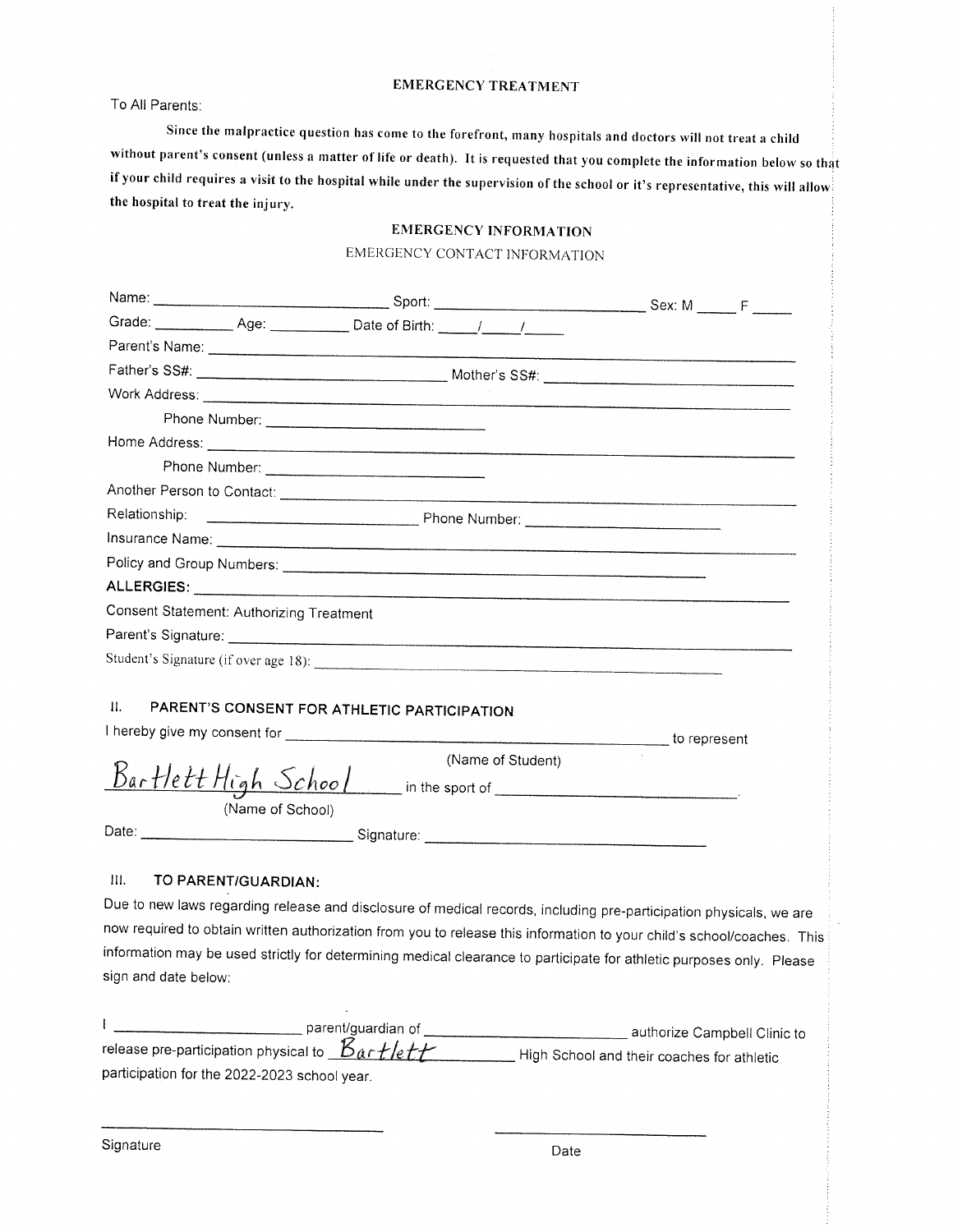## IV. To Parent/Guardian-Physical Examination Limitation

The physicians of Campbell Clinic would like to inform you that this athletic physical examination is intended only as a screening exam. It is the standard physical examination that is required by the Tennessee Secondary Athletic Association for participation in high school athletics. It is not intended to replace standard medical care by your family physician. The exam of the heart and lungs is performed by the use of auscultation only (stethoscope).

Cardiac conditions that result in "sudden cardiac death" are very infrequent-1 in 135,000 (male) and 1 in 750,000 (female). However, most of these cardiac conditions in athletes can not be identified solely by the use of a stethoscope. Specialist care that goes beyond this standard physical examination is available in the Memphis medical community. The Campbell Clinic Sports Medicine Team will be glad to help refer your child to a Cardiology specialist at your request.

## Parent/Guardian: Please initial one or both of the following statements and sign below. Your initials and signature are required for completion of the physical examination.



I understand the limitations of the standard pre-participation exam and wish for my child to proceed with this examination.

I would like a formal echocardiogram and cardiac stress test to be arranged with a cardiologist at my expense for a more in depth cardiac examination.

Parent's Signature

Date

# Campbell Clinic Privacy Information

The Athletic Director has been provided with copies of Campbell Clinic's Health Information Privacy Policy. The athletic director will provide you with a copy upon request. If you choose to receive a copy, please sign below to acknowledge that you have received this information. You are not required to receive or acknowledge receipt of the information to have your child's physical examination performed.

\_, do hereby acknowledge receipt of Campbell Clinic's Patient Notice I, on

Parent's Name

Date

Parent's Signature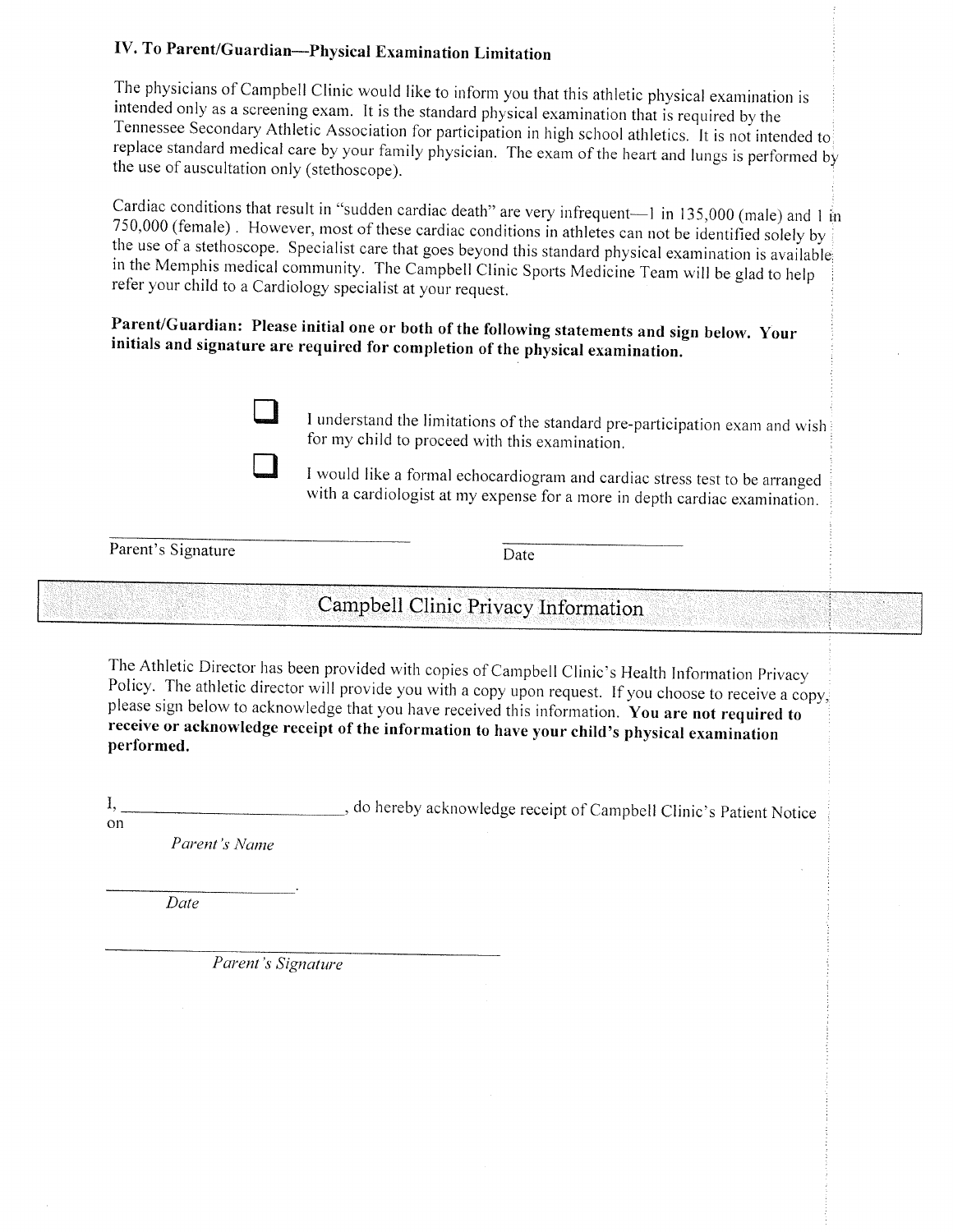### **Student-Athlete Authorization** For **Disclosure of Protected Health Information**

I hereby authorize the physicians, athletic trainers, physical therapists and sports medicine personnel representing Campbell Clinic to disclose protected health information regarding any injury or illness affecting the student-athlete's training for and participation in athletics at  $\frac{Bartlett}{}$ High School. Campbell Clinic is authorized to disclose this protected health information to any coach, the athletic director, or any school official in connection with his/her participation in interscholastic sports. This protected health information may concern the student-athlete's medical status, injuries, prognosis, diagnosis, athletic participation status, and related personally identifiable health information. This protected health information may be disclosed to other health care providers within the Campbell Clinic system; to  $B$ artlett High School Administrators; and to officials of the Tennessee Secondary School Athletic Association.

 $\frac{1}{2}$ , parent or guardian of  $\frac{1}{2}$  (name of student)  $I_{\rm{h}}$ 

understand that parent/legal guardian authorization/consent for the disclosure of the student-athlete's protected health information is a condition for participation as an interscholastic athlete at High School and for care during interscholastic athletics. I understand that my child's protected health information is protected by the federal regulations under either the Health Information Portability and Accountability Act (HIPAA) or the Family Educational Rights and Privacy Act of 1974 (the Buckley Amendment). This protected health information may not be disclosed without parent/legal guardian authorization under HIPAA or consent under the Buckley Amendment. I, the parent/legal guardian, understand that once information is disclosed per authorization or consent, the information is subject to re-disclosure and may no longer be protected by HIPAA and/or the Buckley Amendment. I, the parent/legal guardian, understand that I may revoke this authorization/consent at any time by notifying in writing Campbell Clinic. If authorization or consent is revoked, it will not have any effect on the actions Campbell Clinic personnel took in reliance on this authorization/consent prior to receiving the revocation. This authorization/consent is enacted on the date of signature and expires on May 31, 2023. Campbell Clinic will not condition your treatment on the signing of an authorization, except for any possible research-related treatment.

# REQUIRED SIGNATURE FOR PARTICIPATION FOR INTERSCHOLASTIC SPORTS

Print Student-Athlete's Name

Signature of Parent/Legal Guardian

Date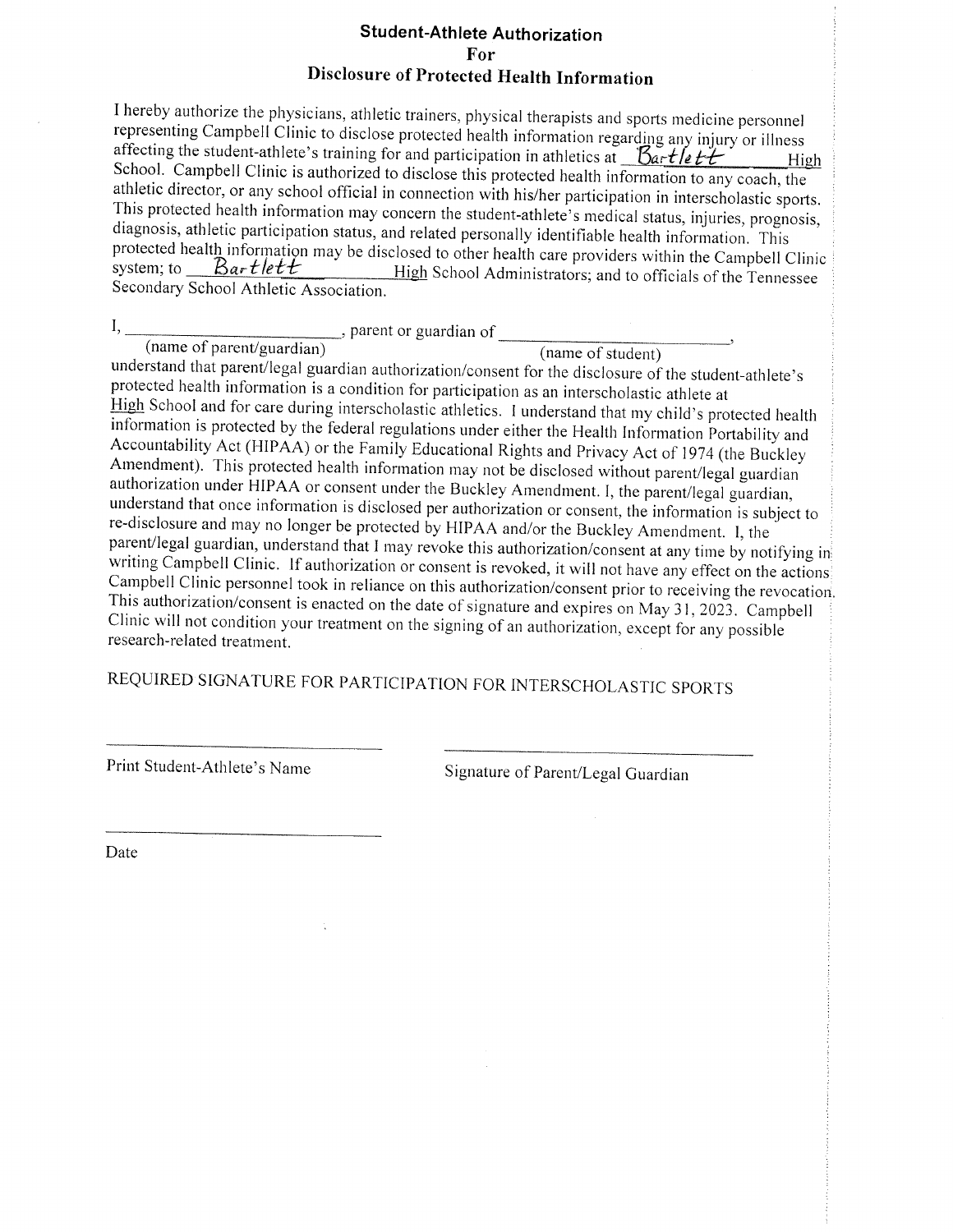

### **SPORTS MEDICINE**

Campbell Clinic Concussion Policy for High School Athletes

Concussion is a complex pathophysiological process affecting the brain, induced by traumatic biomechanical forces. Several common characteristics:

Headache Cognitive impairment Emotional liability **Dizziness** 

Loss of consciousness or amnesia Sleep disturbances-tired Sensitive to light and sound Nausea

**Blurred** vision

New guidelines and best practice suggestions were discussed in Zurich in 2012, and many organizations including the NCAA and TSSAA have developed some new policies in reaction to the Zurich conference. Some important conclusions included that there should be no same day return to play with the diagnosis of concussion and that treatment of athletes <18 should be more conservative than that of adult athletes.

Ideally, neuropsychological testing (ie. Impact, SCAT2) plays an important role in concussion management; however at the high school level most schools do not have access to this type of testing.

The TSSAA has developed a policy for officials mandating that they remove any player exhibiting signs of concussion from play. That player cannot return to play the same day unless they are evaluated by a physician who must fill out and sign a "TSSAA Concussion Return to Play" form. Our policy:

- 1. No same day return to play with the diagnosis of concussion.
- 2. Every athlete experiencing a concussion needs to be evaluated by a member of the sports medicine team as soon as possible. (ATC or physician if available)
- 3. Appropriate same day management should then be determined. (assess the need to go to the ER, handout with signs to look out for)
- 4. There may be a time of rest necessary before return to activity that can include both physical and mental rest
- 5. Once asymptomatic a decision should then be made among the sports medicine team when the athlete can begin the graduated return to play protocol below. (Preferably there would be 24 hours between each step)
	- a) No activity until asymptomatic.
	- b) Low impact activity x 10 mins; Rest 20 mins; Repeat if asymptomatic Aerobic activity: 1 40 yd sprint followed by 10 jumping jacks / squats / situps / pushups; Rest 30 mins; Repeat if asymptomatic. Allowed to participate in lifting exercises w/ team.
	- c) Sport- Specific Non-Contact drills: Running through plays / agility bag work etc
	- d) Full Contact drills: ie. Sled blocking, pad blocking / tackling, one-on-one drills
	- e) Return to game/play.
- 6. Every athlete diagnosed with a concussion must be evaluated by a physician or neuropsychologist before beginning the graduated return to play protocol.

\_\_\_, parent/legal guardian of \_\_ have received and understand the signs/symptoms and return to play guidelines as stated in the Campbell Clinic Concussion Policy.

Athlete's Name/Signature

Parents Name/Signature

Date

Date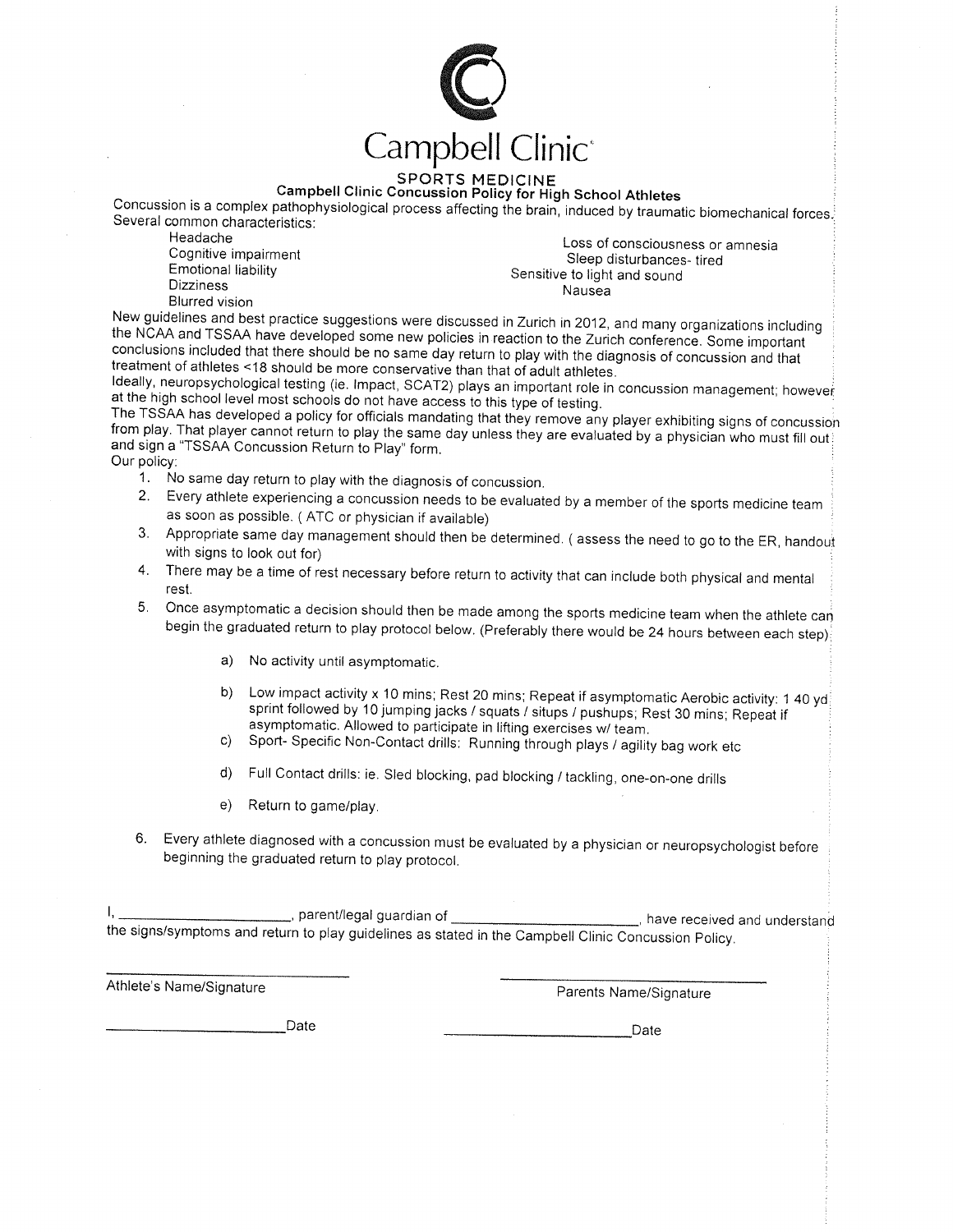### Athlete/Parent/Guardian Sudden Cardiac Arrest Symptoms and Warning Signs Information Sheet and Acknowledgement of Receipt and Review Form

### What is sudden cardiac arrest?

Sudden cardiac arrest (SCA) is when the heart stops beating, suddenly and unexpectedly. When this happens, blood stops flowing to the brain and other vital organs. SCA doesn't just happen to adults; it takes the lives of students, too. However, the causes of sudden cardiac arrest in students and adults can be different. A youth athlete's SCA will likely result from an inherited condition, while an adult's SCA may be caused by either inherited or lifestyle issues. SCA is NOT a heart attack. A heart attack may cause SCA, but they are not the same. A heart attack is caused by a blockage that stops the flow of blood to the heart. SCA is a malfunction in the heart's electrical system, causing the heart to suddenly stop beating.

How common is sudden cardiac arrest in the United States? SCA is the #1 cause of death for adults in this country. There are about 300,000 cardiac arrests outside hospitals each year. About 2,000 patients under 25 die of SCA each year. It is the #1 cause of death for student athletes.

#### Are there warning signs?

Although SCA happens unexpectedly, some people may have signs or symptoms, such as:

- · fainting or seizures during exercise;
- · unexplained shortness of breath;
- · dizziness:
- extreme fatigue;
- chest pains; or
- racing heart.

These symptoms can be unclear in athletes, since people often confuse these warning signs with physical exhaustion. SCA can be prevented if the underlying causes can be diagnosed and treated.

## What are the risks of practicing or playing after experiencing these symptoms?

There are risks associated with continuing to practice or play after experiencing these symptoms. When the heart stops, so does the blood that flows to the brain and other vital organs. Death or permanent brain damage can occur in just a few minutes. Most people who experience SCA die from it.

## Public Chapter 325 - the Sudden Cardiac Arrest Prevention Act

The act is intended to keep youth athletes safe while practicing or playing. The requirements of the act are:

• All youth athletes and their parents or guardians must read and sign this form. It must be returned to the school before participation in any athletic activity. A new form must be signed and returned each school year.

• The immediate removal of any youth athlete who passes out or faints while participating in an athletic activity, or who exhibits any of the following symptoms:

- $(i)$ Unexplained shortness of breath;
- $(ii)$ Chest pains
- $(iii)$ **Dizziness**
- $(iv)$ Racing heart rate
- $(v)$ Extreme fatigue

• Establish as policy that a youth athlete who has been removed from play shall not return to the practice or competition during which the youth athlete experienced symptoms consistent with sudden cardiac arrest • Before returning to practice or play in an athletic activity, the athlete must be evaluated by a Tennessee licensed medical doctor or an osteopathic physician. Clearance to full or graduated return to practice or play must be in writing.

I have reviewed and understand the symptoms and warning signs of SCA.

Signature of Student-Athlete

Print Student-Athlete's Name

Date

Signature of Parent/Guardian

Print Parent/Guardian's Name

Date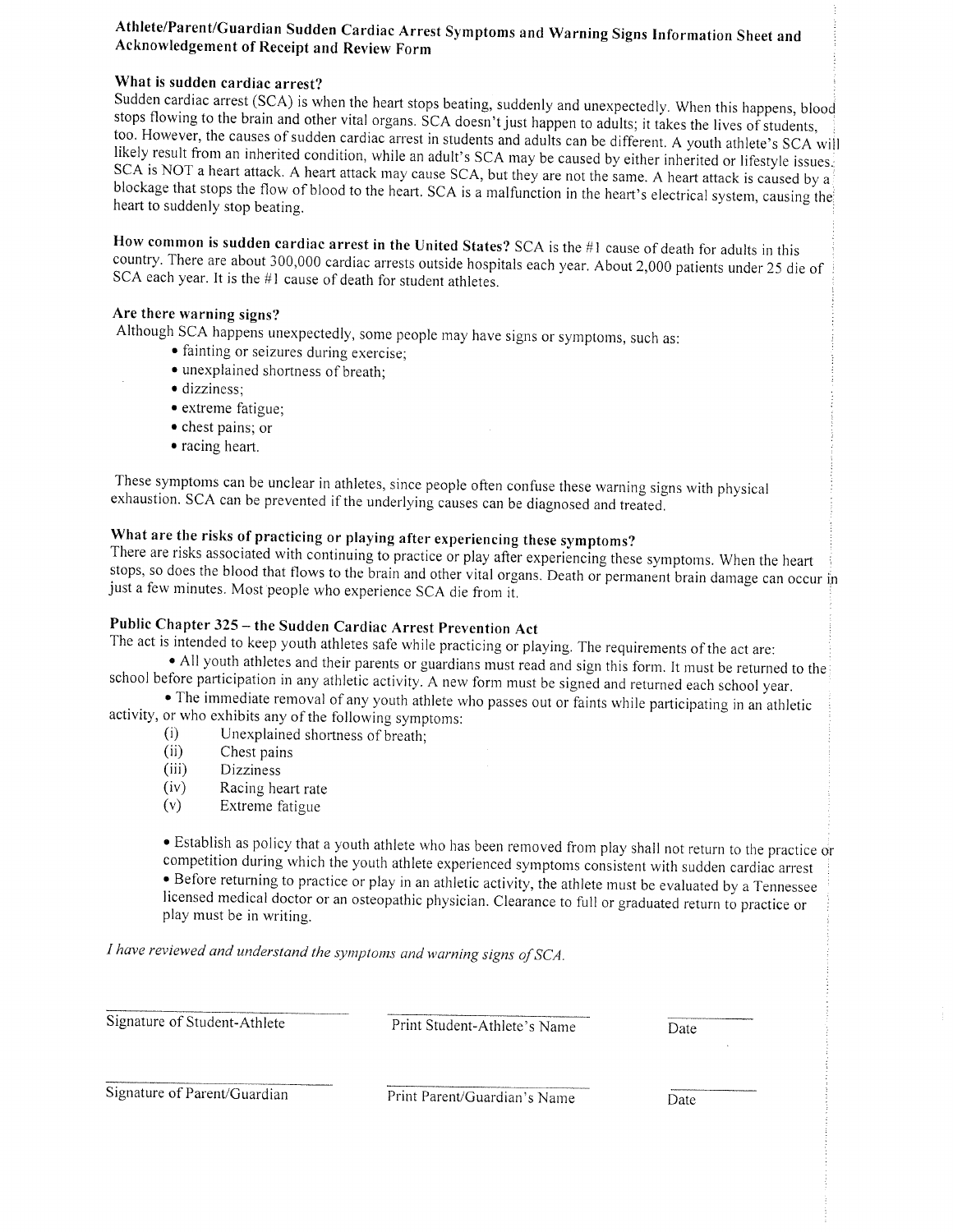

BCS Hazing Prohibition Form

Please be advised that acts of bullying, hazing, or any other victimization of students are strictly prohibited in Bartlett City Schools. Additionally, soliciting, encouraging, aiding, or engaging in hazing in any form is prohibited. Hazing is defined as an intentional or reckless act that is directed against a student(s) that endangers the mental or physical health or safety of the student(s) or that induces or coerces a student to endanger his/her mental or physical health or safety. Hazing is limited to actions taken for the purpose of initiation into, affiliation with, holding office in, or maintaining membership in any organization. See Bartlett City Board of Education Policy 6002: Student Discrimination, Harassment, Bullying, and Cyber-Bullying and Intimidation.

Alleged victims of hazing or any student who has witnessed an act of hazing should report the incident immediately to a coach, teacher, counselor, or school building administrator. Students found in violation of this BCS hazing policy will be subject to disciplinary action consistent with BCBE Policy 6002 up to and including dismissal from the organization.

By my signature below, I confirm my understanding of the District's hazing prohibition and BCBE Policy 6002, and I hereby agree to adhere to these standards. Should I fail to observe these requirements, I understand and agree that I may be dismissed from participation on any team, club, group, or activity, and I shall forfeit any and all associated participation fees.

\_\_\_\_\_\_\_\_\_\_\_\_\_\_\_\_\_\_\_\_\_\_\_\_\_\_\_\_\_\_\_\_\_\_\_ \_\_\_\_\_\_\_\_\_\_\_\_\_\_\_\_

\_\_\_\_\_\_\_\_\_\_\_\_\_\_\_\_\_\_\_\_\_\_\_\_\_\_\_\_\_\_\_\_\_\_\_ \_\_\_\_\_\_\_\_\_\_\_\_\_\_\_\_

Student Signature Date Date of the Student Signature Date Date Date Date Date

Parent/Guardian Signature **Date of Australian Signature** Date of Australian Date of Australian Date